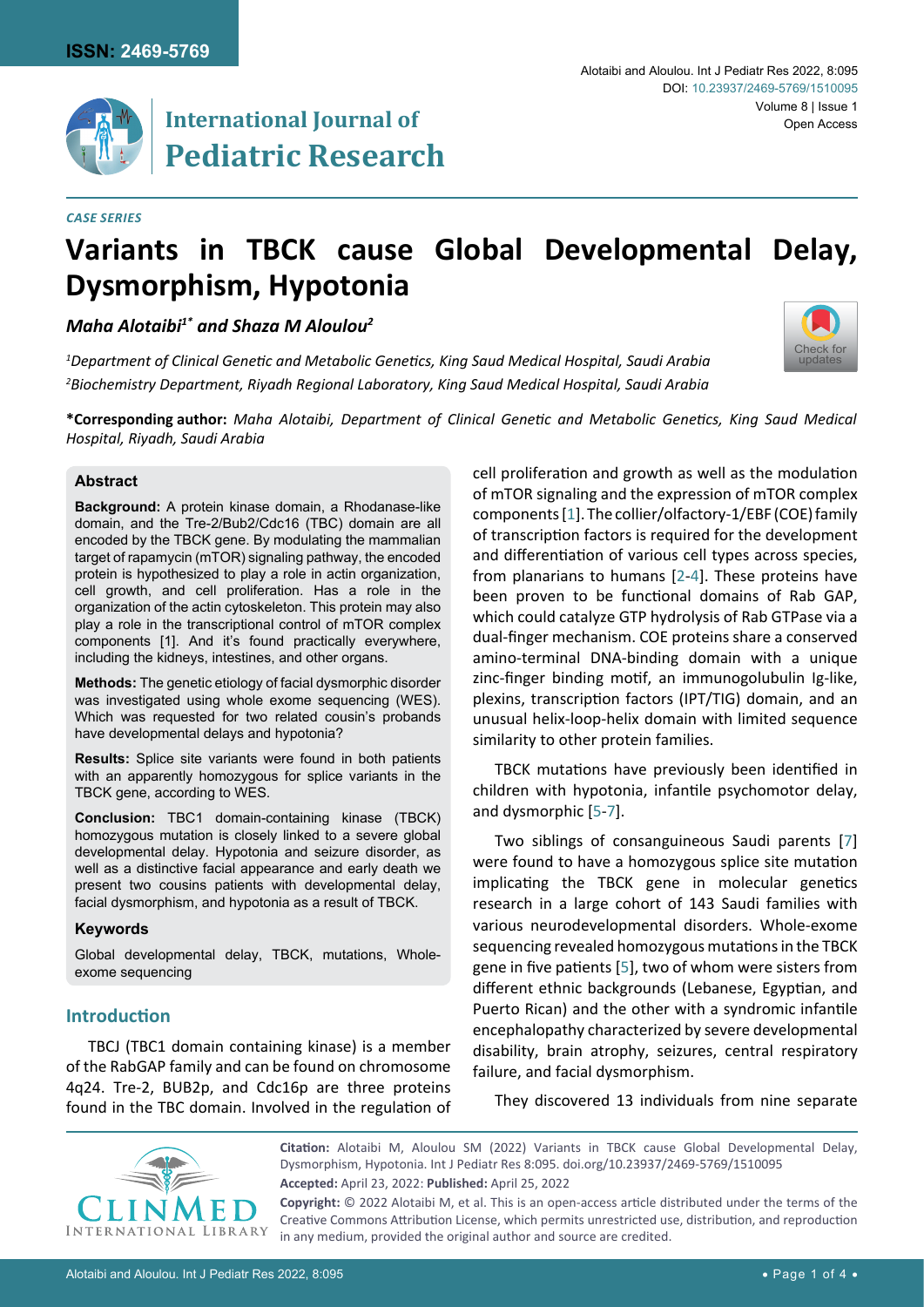families that have biallelic mutations in TBCK and have unusual facial traits, intellectual impairments, and hypotonia in a previous research [\[6](#page-3-5)]. Confirmed wholeexome sequencing and Sanger sequencing validated the TBCK mutations. In patient cells with a splicing site mutation, they discovered undetectable amounts of the TBCK protein, as well as decreased phosphorylation of phosphoribosomal protein S6 in investigations of patient cells with a distinct frameshift mutation.

The clinical and molecular findings of two related patients with global developmental delay, dysmorphism, and hypotonia are presented in this work. Variants in TBCK were discovered using WES.

#### **Clinical Presentation**

#### **Patient 1**

 $1<sup>st</sup>$  patient: He is a 3-year-old Saudi boy who was diagnosed with dysmorphic traits, significant hypotonia, and global developmental delay at the age of two. Her parents were consanguineous and had had one abortion in the past. At the age of two, he sat unaided and did not walk. His weight was 13.5 kg (0.40 SD), his height was 92 cm (0.33 SD), and his head circumference was 48 cm. He had a history of generalized tonic/clonic seizures around the age of 3 months, which were effectively managed with Levetiracetam (0.35 SD). Slanted forehead, epicanthal fold, bitemporal constriction, bulbous nose, thick mouth, macroglossia, and large ears were among his features [\(Figure 1](#page-1-0)). He had severe hypotonia and had little to no reflexes. Hearing was normal, and the ophthalmology check was uneventful. On G-tube feeding, he had a history of difficulty swallowing. Recurrent admissions for chest infection since the age of two months. A brain MRI revealed bilateral diffuse loss of normal cerebral white matter bulk, as well as a minimal irregular lateral outline of the lateral ventricles, which was more pronounced at the posterior horns, and residual brain parenchyma with high T2 and FLAIR signal intensities and no diffusion restriction. At the age of two, an EEG revealed epileptiform discharges. Previous genetic tests, such as karyotype, chromosomal

microarray, and metabolic screening (tandem MS, urine organic acids), all showed normal CK and normal karyotype. Whole Exome Sequencing has been discovered.  $c.1897+1G > A$  seems to be homozygous. In this patient, a pathogenic mutation in the TBCK gene was discovered. This variation has been linked to disease in the past (PMID: 25558065, 27040691, ClinVar ID: 183338). Hypotonia, infantile, with psychomotor retardation and distinctive facies 3 [OMIM: 616900], an autosomal recessive neurodevelopmental condition, is caused by TBCK defects. Characterized by profound developmental disability, intellectual disability and severe hypotonia.

#### **Patient 2**

She is a 2-year-old Saudi girl who is the only child of two healthy Saudi parents who are both suffering from severe hypotonia. She had severe developmental delays, blindness, macrocephaly, and dysmorphic characteristics such as brachycephaly, epicanthal folds, bitemporal constriction deep set eyes, bulbous nose, anteverted nares, and tented upper lip. Treatment for uncontrollable focal seizures and the insertion of a feeding tube. She was admitted to pediatric intensive care multiple times due to severe chest infections; at the age of two, she became ventilator dependent and died of cardiac arrest.

Periventricular leukomalacia is seen on MRI, and white-matter alterations corroborate the diagnosis. Leukodystrophy illustration the first workup included metabolic tests, urine GCMS, quantitive amino acid testing, CSF amino acid testing, and neurotransmitter testing, all of which were normal. Whole exome sequencing has been discovered. The TBCK variation c.1897+1G > A is projected to disrupt the donor splice site, which is highly conserved. According to HGMD Professional 2020.1, Alazami, et al. [[7](#page-3-4)] (PMID: 25558065), Bhoj, et al. [\[6](#page-3-5)] identified this variant as causing global developmental delay, epilepsy, dysmorphism, hypotonia, delayed reflexes, and VSD (PMID: 27040691). This variation is classified as probable pathogenic by ClinVar (research, Variation ID: 183338).

<span id="page-1-0"></span>

**Figure 1:** A) pedigree of the family affected; B) Photographs of case 1 (slanted forehead, epicanthal fold, bitemporal constriction, bulbous nose, thick mouth, and large ears); C) MRI brain of case 1 showed (bilateral diffuse loss of normal cerebral white matter bulk, minimal irregular lateral outline of the lateral ventricles and residual brain parenchyma with high T2 and FLAIR signal intensities and no diffusion restriction).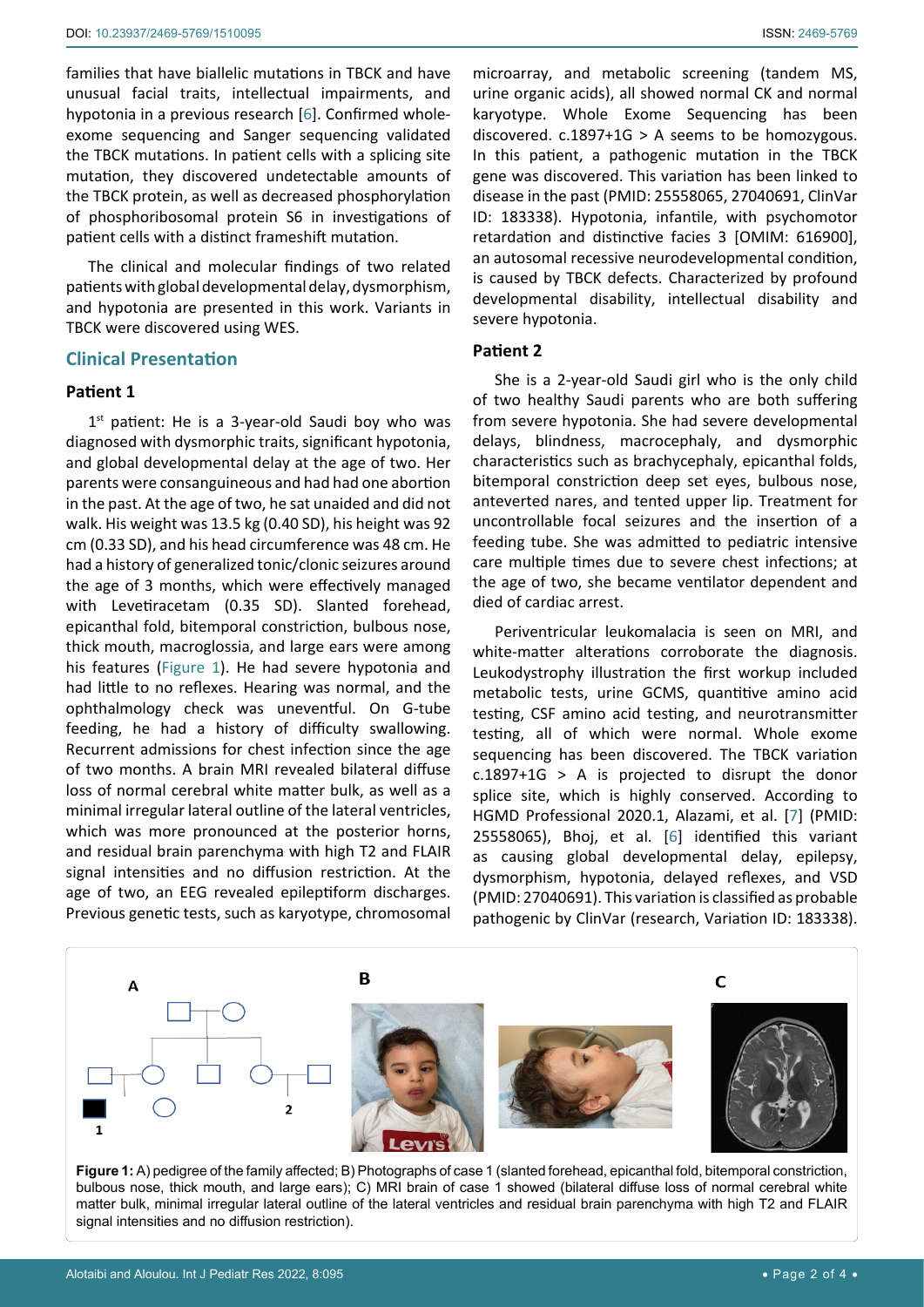According to the guidelines of CENTOGENE and ACMG, it is classed as pathogenic (class 1).

#### **Genetic Studies**

Peripheral blood samples (5 ml) were collected in EDTA tubes from the index case and parent's written informed consent was obtained before the samples' collection. Whole exome sequencing (WES): for the paired-end pre-capture library procedure, genome DNA is fragmented by sonicating genomic DNA and ligating to the Illumina multiplexing PE adapters. The adapterligated DNA is then PCR amplified using primers with sequencing barcodes (indexes). For target enrichment/ exome capture procedure, the pre-capture library is enriched by hybridizing to biotin labeled VCRome 2.1 in-solution exome probes. Additional probes for over 3600 Mendelian disease genes were also included in the capture in order to improve the exome coverage.

It revealed the presence of a homozygous of the TBCK variant  $c.1897+1G > A$  is predicted to disrupt the highly conserved donor splice site ([Table 1](#page-2-0)). According to HGMD Professional 2020.1, this variant has previously been described as disease causing for Global developmental delay, epilepsy, dysmorphism,

hypotonia, delayed reflexes, and VSD by Alazami, et al. [\[7\]](#page-3-4) (PMID: 25558065), Bhoj, et al. [[6](#page-3-5)] (PMID: 27040691). ClinVar lists this variant as likely pathogenic (research, Variation ID: 183338). It is classified as pathogenic (class 1) according to the recommendations of CENTOGENE and ACMG.

# **Discussion**

Infantile hypotonia with psychomotor retardation and distinctive facies-3 is a severe autosomal recessive neurodevelopmental condition that affects children from birth to early childhood. Most affected individuals have delayed speech, seizures that are often resistant to pharmacological treatment, cortical visual impairment, and coarse facial features with other dysmorphism facial appearances such as bitemporal narrowing, deep-set eyes, high nasal bridge and long philtrum, tented upper lip, macroglossia, and specific radiological brain findings that range from non-specific to a leukodystrophy process in the more severe cases. To date, a largescale WES project in consanguineous couples has found splicing mutations in TBCK in all cases.

We presented two individuals diagnosed with full exome (TBCK variation c.1897+1G > A) from two separate

| <b>Disease</b>                                                                                        | <b>Inheritance</b><br>pattern | Gene        | <b>Position</b> | <b>Isoform</b> | <b>Nucleotide</b> | Zygosity | Type and<br>classification          |
|-------------------------------------------------------------------------------------------------------|-------------------------------|-------------|-----------------|----------------|-------------------|----------|-------------------------------------|
| Infantile hypotonia<br>with psychomotor<br>retardation and<br>characteristic facies<br>3 [MIM:616900] | AR.                           | <b>TBCK</b> | chr4: 10711587  | NM 001163435.1 | $1897+1G > A$ HOM |          | Splicing<br>Pathogenic<br>(class 1) |

<span id="page-2-0"></span>**Table 1:** Identified TBCK gene mutation.

<span id="page-2-1"></span>**Table 2:** Phenotype-Genotype comparison of 5 patients from reference 5 with our patients.

| <b>Family</b>       | 1                                                                                           | $\mathbf{2}$                                                                                                       | 3                                                                                                                  | 4                                                                                                    | 5                                                                                                  | Our case 1                                                               | Our case 2                                                        |
|---------------------|---------------------------------------------------------------------------------------------|--------------------------------------------------------------------------------------------------------------------|--------------------------------------------------------------------------------------------------------------------|------------------------------------------------------------------------------------------------------|----------------------------------------------------------------------------------------------------|--------------------------------------------------------------------------|-------------------------------------------------------------------|
| Age                 | 14 years                                                                                    | 4 years                                                                                                            | 10 years                                                                                                           | 24 months                                                                                            | 14 years                                                                                           | 3 years                                                                  | 2 years                                                           |
| Sex                 | male                                                                                        | female                                                                                                             | Female                                                                                                             | male                                                                                                 | male                                                                                               | male                                                                     | female                                                            |
| Consanguin-<br>eous | no                                                                                          | yes                                                                                                                | yes                                                                                                                | yes                                                                                                  | no                                                                                                 | yes                                                                      | yes                                                               |
| Ethnicity           | Puerto Rica                                                                                 | Lebanese                                                                                                           | Lebanese                                                                                                           | Egyptian                                                                                             | <b>Puerto Rica</b>                                                                                 | Saudi                                                                    | Saudi                                                             |
| Developmental       | Severely de-<br>layed                                                                       | profound                                                                                                           | profound                                                                                                           | profound                                                                                             | profound                                                                                           | profound                                                                 | profound                                                          |
| Seizure             | $\ddot{}$                                                                                   | $\ddot{}$                                                                                                          | $\ddot{}$                                                                                                          | No                                                                                                   | +                                                                                                  | $\ddot{}$                                                                | $+$                                                               |
| Hypotonia           | $\ddot{}$                                                                                   | $\ddot{}$                                                                                                          | $\ddot{}$                                                                                                          | $\ddot{}$                                                                                            | $\ddot{}$                                                                                          | $\ddot{}$                                                                | $+$                                                               |
| Vision              | Cataract.<br>blindness                                                                      | Vision impair-<br>ment                                                                                             | Vision impair-<br>ment                                                                                             | <b>Bilateral optic</b><br>atrophy                                                                    | Vision impair-<br>ment                                                                             | No vision<br>impairment                                                  | Vision impair-<br>ment                                            |
| Dysmorphasic        |                                                                                             |                                                                                                                    |                                                                                                                    |                                                                                                      |                                                                                                    |                                                                          |                                                                   |
| <b>MRI</b> brain    | ventricu-<br>lomegaly<br>decreased<br>white-matter<br>volume and<br>thin corpus<br>callosum | ventriculomeg-<br>aly, thin but<br>complete cor-<br>pus callosum,<br>and mild cer-<br>ebellar vermis<br>hypoplasia | ventriculomeg-<br>aly, thin but<br>complete cor-<br>pus callosum,<br>and mild cer-<br>ebellar vermis<br>hypoplasia | ventriculomeg-<br>aly, absent<br>corpus callo-<br>sum, and mild<br>cerebellar ver-<br>mis hypoplasia | ventriculomeg-<br>aly, thin cor-<br>pus callosum.<br>and mild cer-<br>ebellar vermis<br>hypoplasia | bilateral dif-<br>fuse loss of<br>the normal<br>cerebral<br>white matter | periventricular<br>leukomalacia.<br>and white-mat-<br>ter changes |
| TBCK muta-<br>tion  | c.376C > T<br>(p.Arg126)                                                                    | c.1363A > T<br>(p.Lys455                                                                                           | c.1363A > T<br>(p.Lys455                                                                                           | c.1532G $> A$<br>(p. Arg511)                                                                         | c.376C > T<br>(p.Arg126)                                                                           | $c.1897 + 1G$<br>> A                                                     | $c.1897 + 1G$<br>> A                                              |